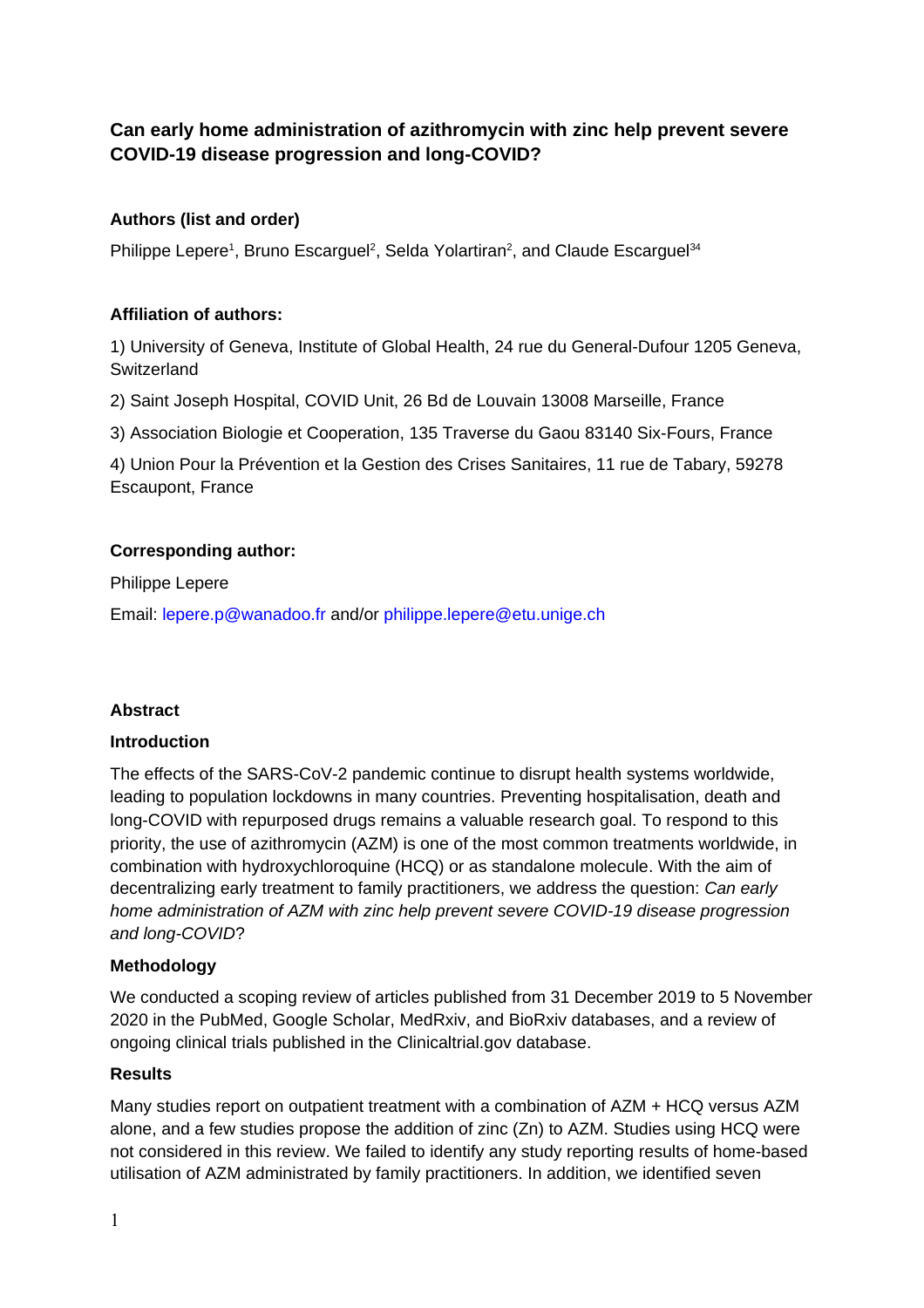clinical trials currently recruiting individuals for early outpatient treatment with AZM, but results have not yet been published.

## **Discussion**

The antiviral, anti-inflammatory, immunomodulatory benefits of AZM + Zn make this drugs combination a good candidate therapy to treat flu-like COVID-19 and atypical pneumoniae. The antibacterial action of AZM is expected to disrupt the poorly-documented bacteria-virus cooperation. Considering the pros and cons of macrolide use (including antimicrobial resistance), we call for further research on the early use of this therapy by family practitioners for the home treatment of individuals presenting mild or moderate symptoms to prevent hospitalisation, death and long-COVID.

**Keywords:** COVID-19; azithromycin; early treatment; family practitioners

#### **Introduction**

The novel SARS-CoV-2 belongs to the *Betacoronavirus* family and contains a singlestranded positive-sense RNA genome. Similar to the two other coronaviruses, SARS-CoV-1 and MERS-CoV, SARS-CoV-2 is also likely to have originated in bats, which serve as established reservoirs for various pathogenic coronaviruses [1]. Although it is still unconfirmed, the most commonly admitted hypothesis suggests that SARS-CoV-2 is transmitted from bats to humans via an unidentified intermediate host species (zoonotic transmission). Then, the rapid human-to-human transmission through airborne aerosols occurs, which has been confirmed widely. The first case of COVID-19, which is the disease caused by SARS-CoV-2 [2], was reported in the province of Wuhan, China, on  $7<sup>th</sup>$  January 2020. On 30<sup>th</sup> January, following the recommendations of the International Health Regulations (2005) Emergency Committee, the General Director of the World Health Organization (WHO DG) declared the outbreak a Public Health Emergency of International Concern (PHEIC)[3]. At that time, there were 7,818 reported confirmed cases, out of which 7,736 were in China and 82 were in 18 other countries  $[4]$ . On  $9<sup>th</sup>$  March, the WHO DG declared that 'the threat of a pandemic has become very real'. As of 5 November 2020, over 48 million confirmed cases and 1.2 million deaths had been reported by the World Health Organisation in 215 countries, with high disparities among regions and countries and even at the sub-national level. At that date, the five most affected countries (classified by total number of reported deaths) were the USA, India, Brazil, Russia, and France.

In the absence of effective treatment, only reinforced prevention coupled with early treatment of coinfections with repurposed drugs can disrupt viral transmission. Azithromycin [5], a macrolide antibiotic with antiviral, anti-inflammatory, and antibacterial properties has appeared as a valuable treatment candidate. We reviewed studies published from 31 December 2019 to 5 November 2020 addressing the question: *Can early home administration of AZM with zinc help prevent severe COVID-19 disease progression and long-COVID*?

## **Five steps of COVID-19 disease progression**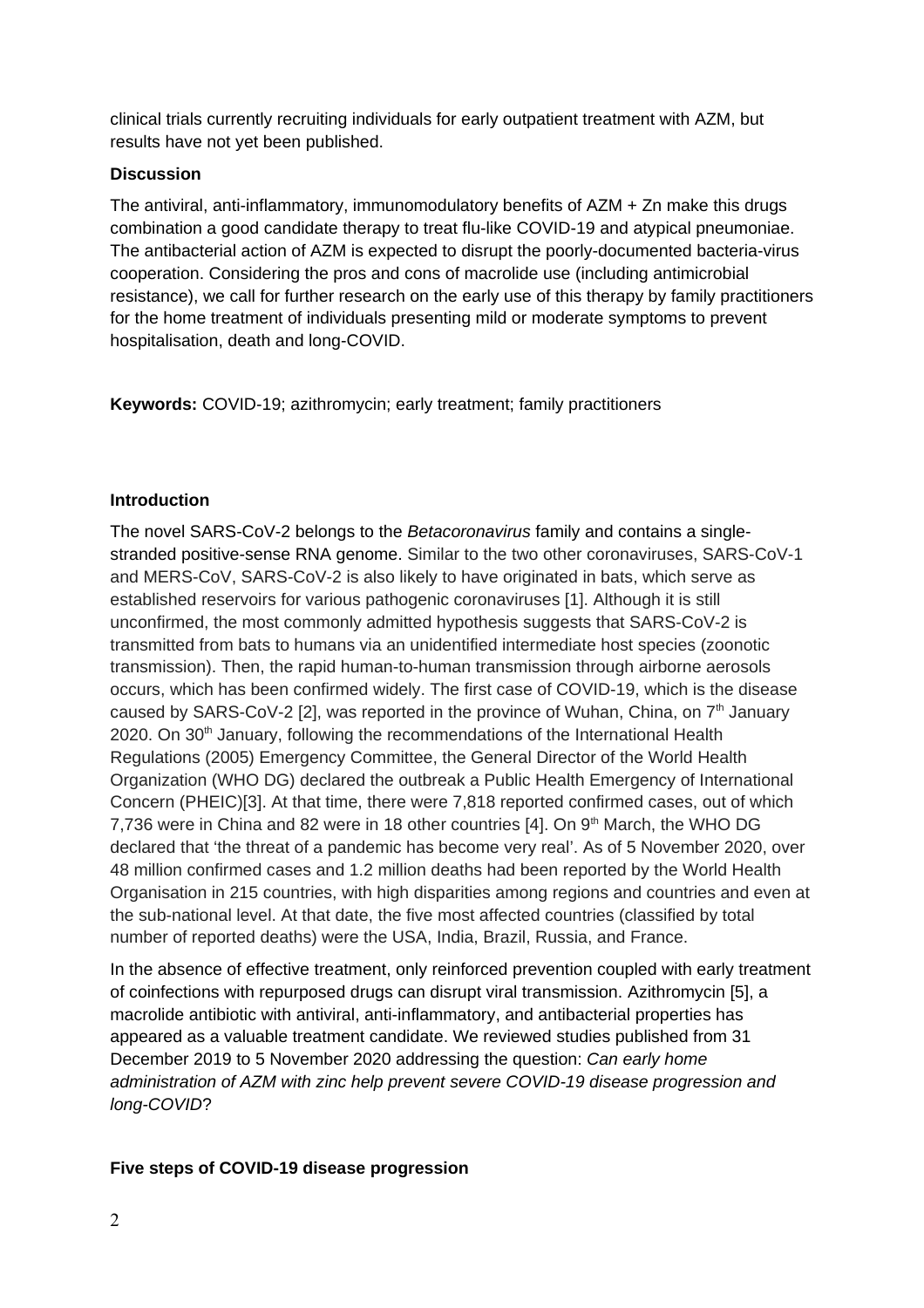The genome of the novel SARS-CoV-2 has been rapidly sequenced to study its host adaptation, viral evolution, infectivity, transmissibility, and pathogenicity [6]. Disease progression has been well described by many authors [6-9]. For the purpose of our study, we have drawn on the classification system proposed by Siddiqi et al. [10] to characterise the infection cycle as follows: Stage 1 – person-to-person infection via respiratory droplets produced when an infected individual coughs or sneezes (airborne transmission). Stage 2 – viral penetration to host cells via two receptors: angiotensin-converting enzyme 2 (ACE2) and CD147 [11]. Stage 3 – SARS-CoV-2 inhibits and evades the innate immune response and drives pathogenesis (Viral replication provokes localised inflammation in the lung, leading to viral pneumonia; there is no clear boundary between the viral and inflammatory stages and they may overlap. At this stage, most patients need to be hospitalised for close observation and treatment). Stage 4 – progression to acute respiratory stress associated with increased production of proinflammatory cytokines. Stage 5 – the patient must be admitted to the intensive care unit as he/she is most likely to develop a cytokine storm and autoimmune disorders that can lead to death.

## **Duration of infectiousness and symptoms**

The duration of infection from symptom onset to recovery is approximately ten days in nonsevere cases [12]. As reported by Matheson and Lehner [13], '20% of patients deteriorate 7 to 10 days after symptom onset'. A viral peak appears in the upper respiratory tract within the first week of symptom onset, and later in the lower respiratory tract in both asymptomatic and symptomatic infected individuals. Viral load clearance occurs faster in asymptomatic than in symptomatic patients. Generally, individuals recover within three weeks. However, the postrecovery course of the disease, including its physical and psychological sequelae, presents many unknowns. Around 10% of the patients who tested positive for the SARS-CoV-2 virus remained unwell for more than three weeks, and a small proportion did so for months [14]. Prolonged COVID-19 can induce long-term pulmonary disorders and have adverse effects on the heart, kidneys, digestive tract, and neural system. The most important determinants of disease progression are age, comorbidities, history of smoking, length of hospitalisation, severity of the acute disease (such as the need for ICU admission), and the type of medications administered (such as antiviral or corticosteroid therapy) [15]. In addition, the consequences on mental health are underestimated [16].

## **Preventive strategies and therapy**

In stage 1, in an epidemic context, defining the basic reproduction number is essential. This ratio represents the expected number of secondary cases caused by an infected individual [17, 18]. Estimating the  $R_0$  at the country level can be difficult, and studies have reported huge variations in the ratio among regions and countries [19]. From this ratio, the formula  $R_0 =$ .c.d, where  $\ell$  = probability of transmission of the virus;  $c$  = number of contact cases; and d = generation interval [20], can help decision-makers to take appropriate measures to stop viral transmission:

 can be reduced by basic protection measures such as regularly washing hands, covering the mouth and nose when coughing and sneezing, not shaking hands, and wearing a mask [21-23]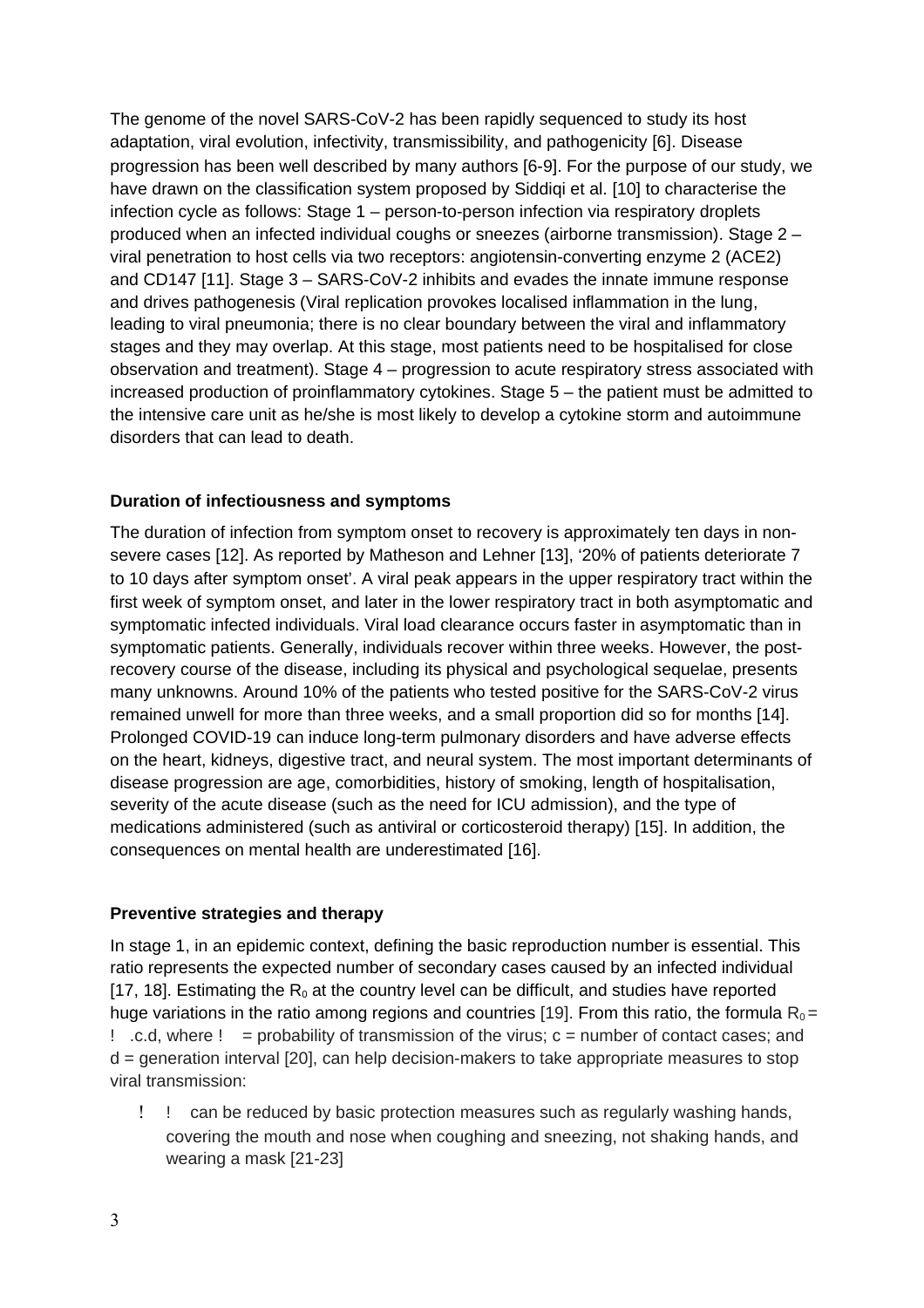- c can be reduced by physical distancing, massive testing, contact tracing, and isolation of positive cases [24, 25]
- d can be reduced with antiviral treatment and immunization.

As of 5 November 2020, no study has demonstrated the real added value of any of the experimental treatments, while many clinical trials are underway. Ending the SARS-CoV2 epidemic with antivirals and/or a vaccine remains a global priority. In the meantime, however, it is essential to reinforce the 'therapeutic toolbox' for controlling the epidemic, to avoid relying only on '! ' and 'c' measures that have proven to be effective in partially controlling the spread of the epidemic by disrupting person-to-person transmission.

In stage 2, there is a need to develop drugs that can potentially block the host cell receptors ACE2 and CD147. AZM presents this capacity [11]. The combination of (hydroxychloroquine) HCQ + AZM has an *in vitro* synergic inhibitory effect on the replication of SARS-CoV1 and SARS-CoV2. This can be beneficial in the early stage of COVID-19 infection by reducing the viral load [26]. AZM occupies the ganglioside-binding domain of the spike protein and neutralises virus binding to lipid rafts, while HCQ covers the ganglioside surface and prevents virus-membrane interaction through a complementary mechanism [27].

In stage 3, efforts have focused on blocking viral replication with antiretroviral drugs such, as those used against human immunodeficiency virus (HIV) or Ebola virus (e.g., Remdesivir!). The most commonly tested drugs were inhibitors of RNA polymerase, such as Darunavir!, Liponavir! and Ritonavir!, targeting the transcription of the viral genome, and inhibitors of regulatory proteins, such as Remdesivir, Ribavirin!, or Favipiravir!, which target the translation of viral proteins. At the date of this review, only Remdesivir had shown limited efficacy in reducing the length of stay in the ICU from 15 to 11 days. However, on 19 November 2020, due to the high number of reported adverse effects and its high cost, the WHO stated that Remdesivir should not be used to treat hospitalised patients with COVID-19, regardless of disease severity [28]. In parallel, whether corticoid therapy should be initiated to stop the inflammatory process that could be concomitant with viral replication is still unclear. Steroids are considered corrective, anti-inflammatory interventions to be administered later in the diseases course. Thus, the WHO [29] expressed its concern about early steroid use, as there was little or no evidence of its effectiveness at this stage.

In stage 4, it is important to the limit the production of cytokines, particularly interleukin 6 (IL6), and of interferons. Anti-inflammatory drugs, such as IL6 inhibitors, corticosteroids, or Tocilizumab!, may potentially remediate severe damage and prevent a cytokine storm. During the SARS-CoV-1 outbreak, an intensive activation of proinflammatory cytokines and chemokines was observed, and researchers used steroids to effectively control the rapid deterioration of clinical conditions by attenuating the immune response [30]. Even if a metaanalysis did not demonstrate a clinical benefit, glucocorticoids have been widely used in syndromes closely related to Covid-19, including SARS, Middle East respiratory syndrome, severe influenza, and community-acquired pneumonia [30]. The RECOVERY open-label trial [31] rapidly proposed to treat COVID-19 hospitalized patients with dexamethasone at a dose regimen of 6mg daily for up to ten days. On June 2020 preliminary results [32] announced that dexamethasone reduced deaths by one-third in ventilated patients (rate ratio 0.65 [95% confidence interval 0.48 to 0.88]; p=0.0003) and by one fifth in other patients receiving oxygen only (0.80 [0.67 to 0.96]; p=0.0021). There was no benefit among those patients who did not require respiratory support (1.22 [0.86 to 1.75]; p=0.14). Although dexamethasone proved an effective remedy against COVID-19, some severe side effects are associated with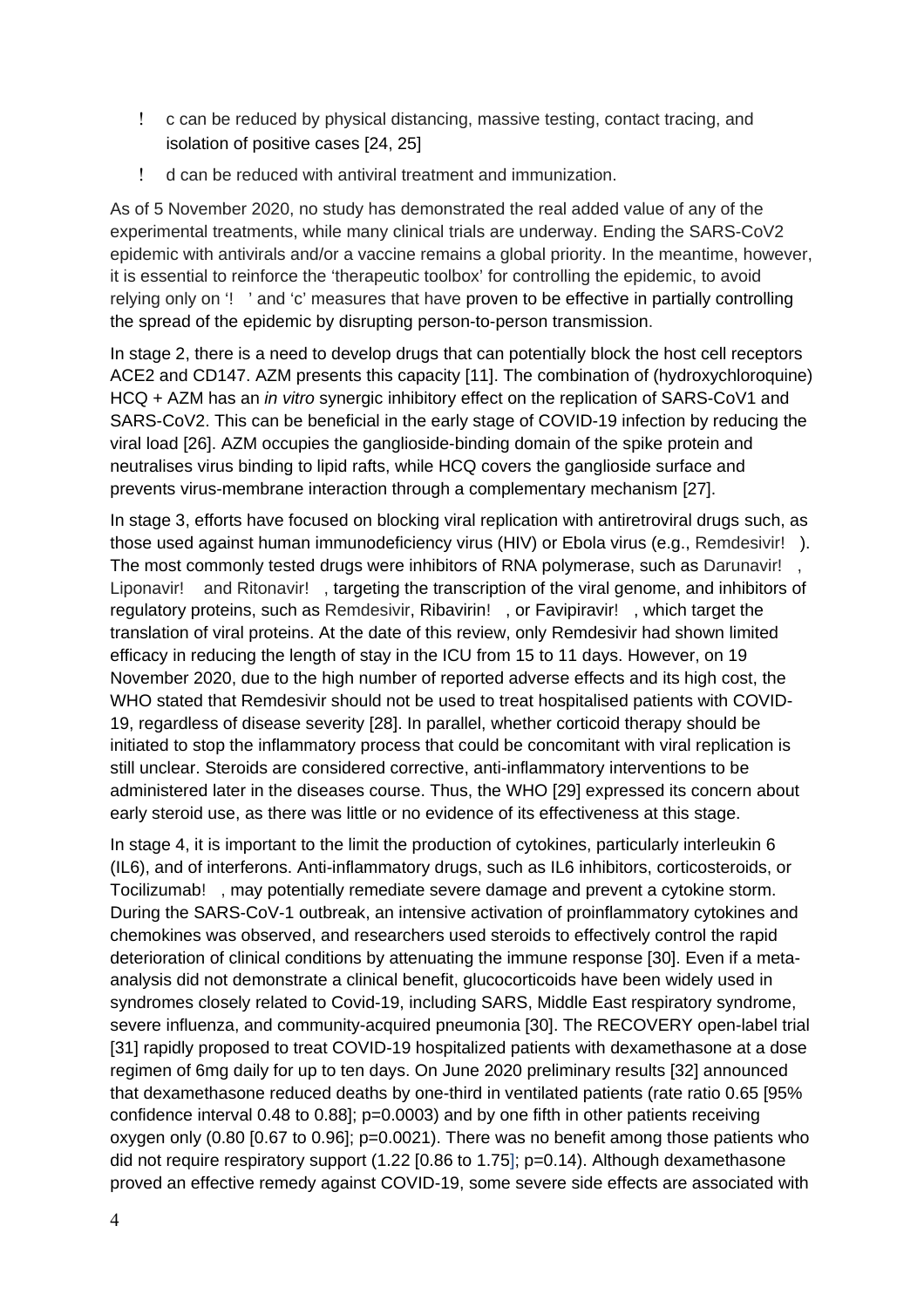corticosteroids use. This should lead physicians to use a risk-benefit ratio and recommend corticosteroids to severely ill COVID-19 patients only.

#### **Why is azithromycin a good candidate therapy?**

AZM, a macrolide antibiotic, has a well-known safety profile, it is easily produced at a low cost as a generic drug, and has been declared an essential medicine by the WHO [33]. It is distributed worldwide, making it compliant with the WHO's policy for drug repositioning [34]. AZM is effective against gram-positive bacteria, some gram-negative bacteria, and many atypical bacteria. Common side effects include nausea, vomiting, diarrhoea, and upset stomach. Allergic reaction, such as anaphylaxis, QT prolongation, or diarrhoea caused by *Clostridium difficile,* is possible. In the search for a safe and effective treatment for early mild or moderate COVID-19, AZM seems to be the most promising option, if administrated early enough.

AZM has antiviral, immunomodulatory, and clinical effects in the treatment of COVID-19 [35, 36]. In stage 2, AZM can occupy the ganglioside-binding domain of the spike protein and neutralise virus binding to lipid rafts. It also interferes with the ligand CD147 receptor interaction (antiviral action). In stages 4 and 5, AZM can reduce the synthesis of proinflammatory cytokines, and thus reduce the length of stay or the need for respiratory support during hospitalisation (immunomodulatory effect).

Finally, there is a paucity of literature on coinfection with bacterial species in COVID-19 patients. The most frequently isolated species are, in descending order, *Mycoplasma pneumoniae, Staphylococcus aureus, Legionella pneumophila, Haemophilus spp., Klebsiella spp., Pseudomonas aeruginosa, Chlamydia spp., S. pneumoniae,* and *Acinetobacter baumannii* [37]. The respiratory symptoms of patients with COVID-19 pneumonia admitted to the hospital with fever and dry cough can mimic those of atypical bacterial pneumonia. This makes it difficult to distinguish COVID-19 pneumonia from hospital-acquired and ventilatorassociated pneumonia. Antibiotic treatment should be designed considering the possible side effects (e.g., QT prolongation, diarrhoea), the local epidemiology of drug resistance, and the impact of drug resistance on the patient [37]. Macrolide antibiotics, particularly AZM, remain an interesting option in specific conditions.

#### **Why consider treatment with zinc?**

Zinc (Zn) is well tolerated and is known for its antioxidant, anti-inflammatory, immunomodulatory, and antiviral activities. Elderly people have an increased probability of zinc deficiency. In the elderly, low Zn status (serum Zn values <0.7 mg/L) represents a risk factor for pneumonia [38]. Inadequate Zn supply may predispose individuals to infectious diseases of the upper and lower respiratory tracts. Although the therapeutic effects of Zn are inconsistent, evidence-based data indicate the efficiency of Zn supplementation in preventing pneumonia and its complications due to the anti-inflammatory properties of zinc [39, 40]. Recently, *in vitro* results indicated that low zinc levels favor viral expansion in SARS-CoV2 infected cells [41].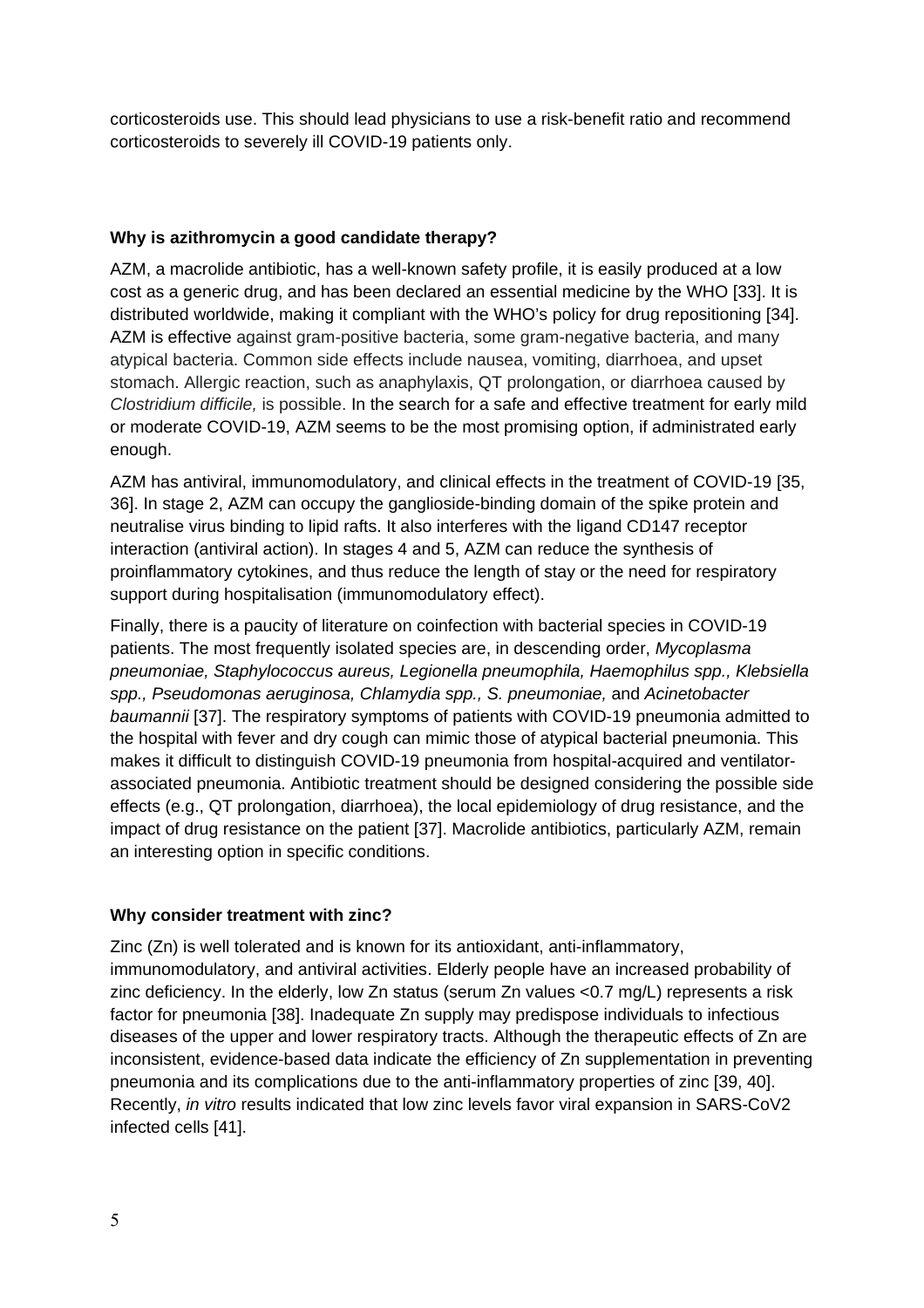#### **Why promote ambulatory care?**

With the continuous expansion of the pandemic and the resurgence of a second wave in Europe, health systems are facing many disruptions worldwide. In many countries, this situation has led to public lockdowns. To decongest hospitals, McCullough et al. [42] have proposed focusing on early treatment at home's patient with patients combining drugs, selfquarantine for the control of contagion, and house aeration to reduce self-reinoculation. In addition, frontline health workers and family practitioners can play key roles in triage, early detection, and early treatment of patients with mild and moderate symptoms [43]. Only the most vulnerable patients at risk of severe disease progression should be referred to the hospital.

## **Methodology: The review**

We adopted Arksey and O'Malley's [44] five-stage framework for a scoping review: identifying the research question, identifying relevant results, selecting studies, charting data, and reporting results. We defined the following research question: *Can early home administration of AZM with zinc help prevent severe COVID-19 disease progression and long-COVID*?

The scientific literature review was conducted by searching the online databases of PubMed and Google Scholar using the following search terms and Booleans: (COVID-19 OR SARS-CoV-2 OR coronavirus) AND (azithromycin OR Zithromax) AND (outpatient OR ambulatory OR "early treatment"). Preprints were selected from the bioRxiv, and medRxiv platforms. We accessed grey literature using the Google search engine. Materials published from 31 December 2019 to 5 November 2020 were searched. One researcher (PL) independently searched the databases and conveyed his findings to the co-authors. We also performed an advanced search using the Clinicaltrials.gov database using the keywords COVID, SARS-CoV-2, azithromycin, and Zithromax.

## **Findings**

## 1. **Articles**

A total of 350 articles were identified, of which 19 (17 peer-reviewed articles and two preprints) were selected for full review (Figure 1). The inclusion criteria were outpatient or ambulatory treatment, home treatment prescribed by general practitioners, use of AZM alone or with Zn, and AZM treatment duration! ! 5 days. We failed to identify any study fulfilling all these criteria, either from both the peer-reviewed literature or preprints, because none of these studies involved family practitioners. Most articles focused on the *in vitro* action of AZM, reviewing opinions, and the properties of AZM. We paid particular attention to two articles presenting a research protocols [45, 46] and one article in which the author [47] recommended formal clinical trials after having successfully treated more than 50 patients presenting flu-like symptoms, with AZM (500 mg on day  $1 + 250$  mg for the remaining five days). Clinical improvement was observed in all patients 24–48 hours after treatment initiation.

Many excluded articles (peer-reviewed studies, preprints, commentaries, letters, editorials, and so on) reported the effectiveness of a combination of HCQ + AZM administered to patients at different stages of the disease, from outpatient treatment to ICU care. Gautret et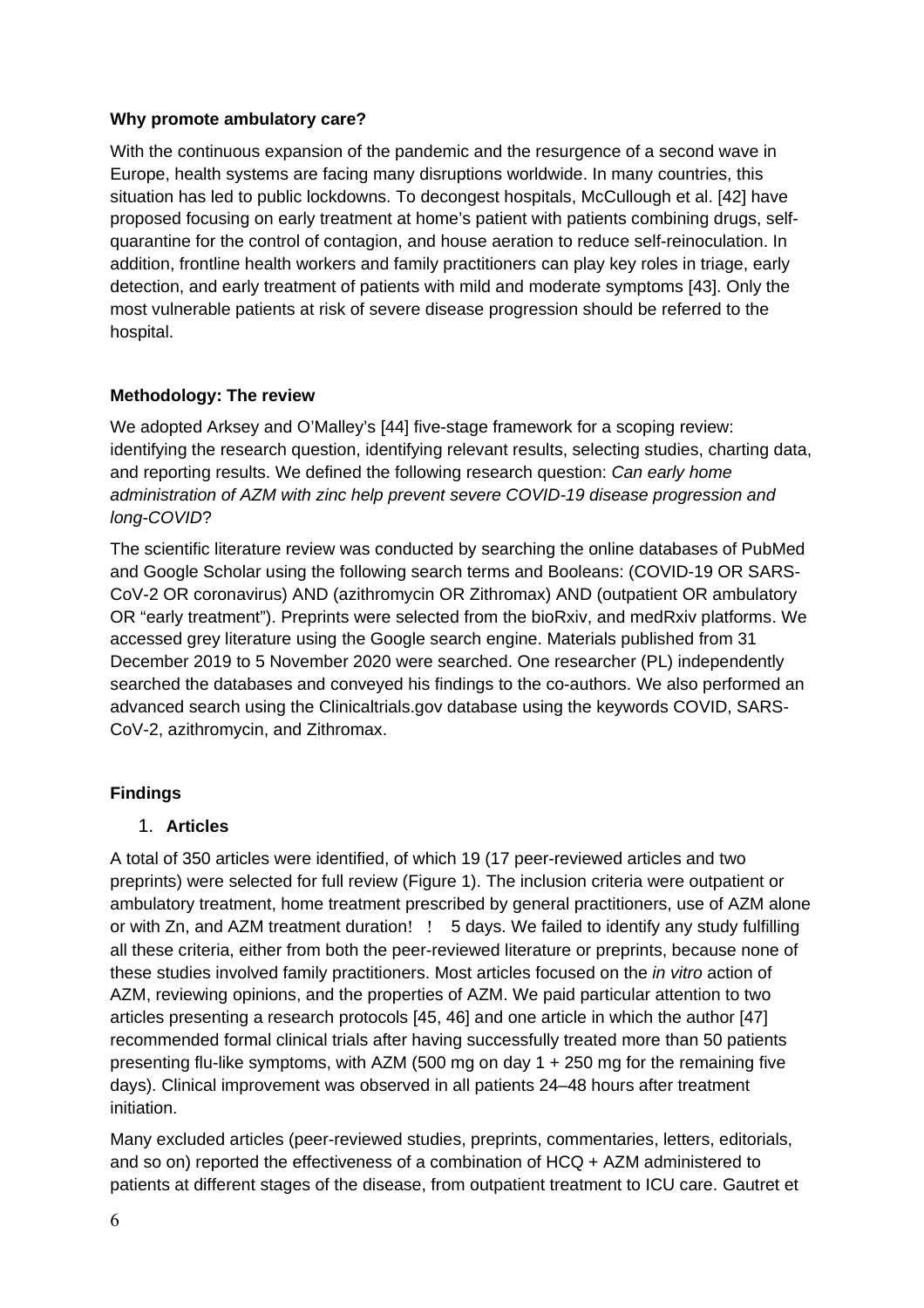al. [48] were the first to highlight the effectiveness of dual therapy, showing better results with HCQ + AZM than with HCQ alone, under rigorous cardiological surveillance, in reducing hospitalisation and mortality. Many other studies concluded that given the efficacy of HCO  $+$ AZM in early outpatient treatment, the evidence on the use of HCQ alone or HCQ + AZM in inpatients is irrelevant to its use in high-risk outpatients in early stages of the disease [49, 50]. In addition, triple therapy with HCQ + AZM + Zn improved the outcomes and reduced the duration of hospitalisation [51]. However, most of these studies had a small sample size, non-robust methodology, different measures of the primary endpoint, and inconclusive results. HCQ was at the centre of many debates until the WHO [52] concluded in October 2020 that repurposed drugs such as Remdesivir, Hydroxychloroquine, Lopinavir and Interferon regimens appeared to have little or no effect on hospitalized COVID-19.

## 2. **Protocols for clinical trials**

We identified a total of 3,904 NIH registered clinical trials on the ClinicalTrials.gov database for COVID-19. Through an advanced search, we selected 121 studies, out of which 88 were on going. We identified 12 clinical trials on the effect of AZM, with at least one arm comprising patients treated with AZM alone for a minimum duration of five days, and one clinical trial proposing a single dose of AZM. Five trials were hospital-based, and six focused on ambulatory care. In addition, we focused on the PRINCIPLE trial [53], which is a community-based trial in which multiple treatments for the same disease are tested simultaneously, including a AZM arm. This study is registered at the ISRCTN registry [54].

We selected the latter six trials + the PRINCIPLE trial (Table 1).

ACTION: This is the most innovative clinical trial on home self-treatment using mobile phones for follow-up. However, in the cohort study, AZM was administered as a single dose. This trial did not study the acceptability and adherence to a six-day home self-treatment regime (AZM 500 mg on day  $1 + 250$  mg for the five following days).

ATOMIC2: The AZM dose regimen and duration of treatment were similar to those recommended in the UK for Lyme disease (500 mg daily for 14 days).

HyAzOUT: This study involved individuals aged 44 years or older who presented to the hospital. This study aims to compare the benefits of HCQ and AZM.

AMBU-COVID: The Clinicaltrial.gov website has not been updated since the announcement of this trial, and we did not find further information on the PubMed, Google Scholar, medRxiv or bioRxiv databases. Further, the sample size may not allow us to conclusively answer the research question.

PROTECT: This clinical trial provided relevant information from low- and middle-income countries. However, the primary endpoint was a negative PCR results on day 7, which may not be the most relevant endpoint, as HCQ and AZM may delay virus clearance to more than 28 days after symptom onset [55]. This delay in viral clearance is correlated with older age.

Clarithromycin versus azithromycin in treatment of mild COVID-19 infection: This study has been completed. The low size of the AZM arm, AZM dose regime (500 mg), duration of treatment (seven days) and primary endpoint (time to complete resolution of fever) do not allow this study to respond to our research question.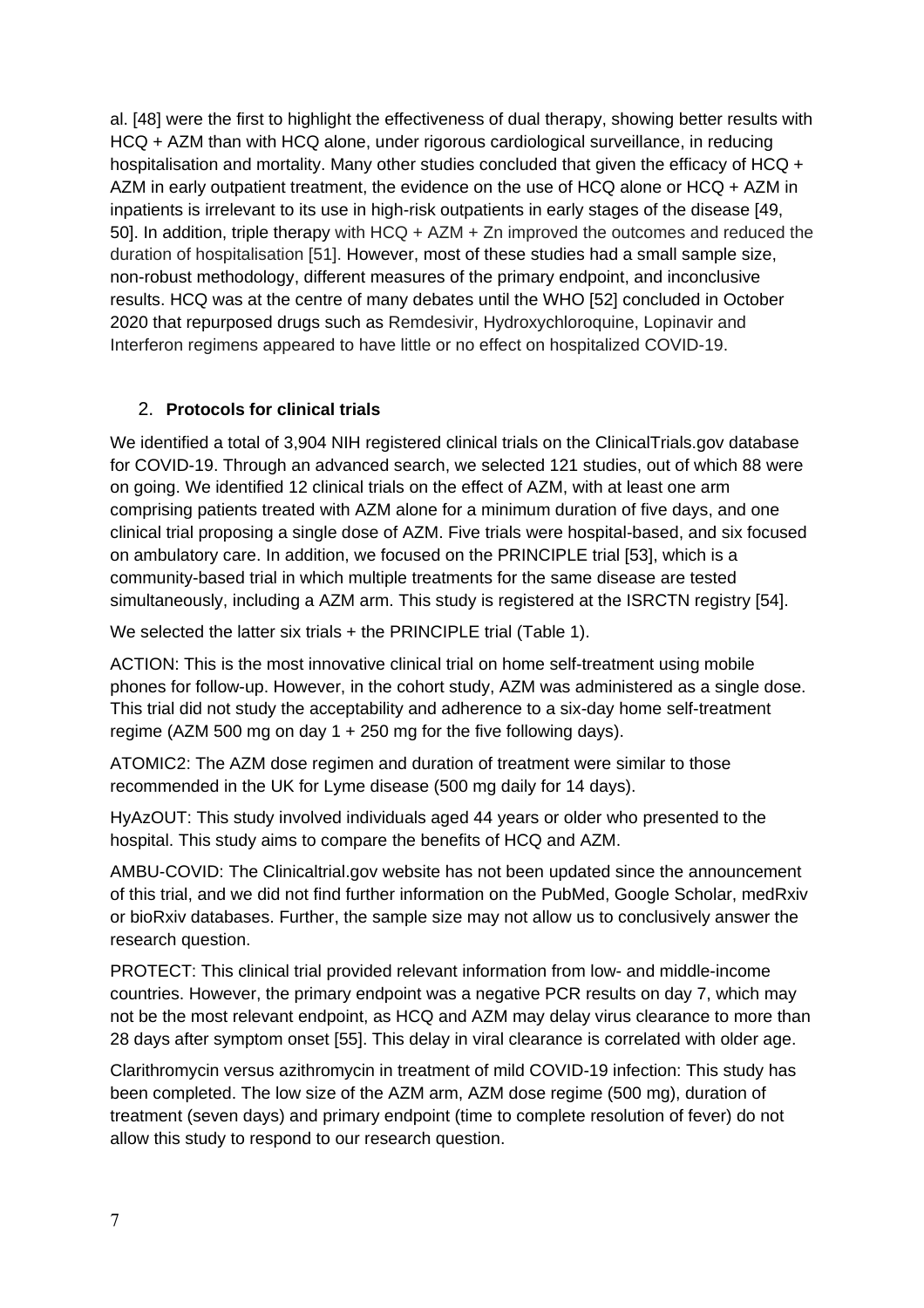PRINCIPLE: This randomized trial targets people in the community aged  $\,$  65, or  $\,$  50 with comorbidity, with a suspected or confirmed SARS- CoV-2 infection. In this study, azithromycin is administrated at a dose regimen of 500 mg once daily for three days, to patients with symptoms that appeared between t=0 and t=14 days (zero to 14 days after infection). However, even if PRINCIPLE RCT is conducted out of the hospital, the results might partially answer our research question, if they are not desegregated by date of treatment initiation after symptom onset. Only results from treatment administrated less than seven days after infection should be considered to answer our research question. Furthermore, the trial team conducts the enrolment of and follow-up with participants by telephone, with no involvement of family practitioners.

These trials have proposed different AZM dose regimens, from a single dose to ten days of treatment. If one or more trials provide evidence of AZM's efficacy or the absence of evidence in a particular population or setting, further studies will be needed to provide conclusive data on the population, settings, and dose regimens [45]. Furthermore, none of these trials involved family practitioners. Hence, we did not find information on the added value of decentralising early detection and care to family practitioners, who best know their patient's habits, behaviours, comorbidities, and so on. Further, the trials had different primary outcomes. Hence, the results cannot be compared. Finally, to the best of our knowledge, these trials did not provide information on the prevalence of coinfections before initiating the treatment and/or after recovery.

#### **Discussion**

We outlined five stages of COVID-19 disease progression. COVID-19 response strategies should consider these stages and propose appropriate strategies, such as testing, contact tracing, isolation of confirmed cases with home-based early treatment, hospitalisation of severe cases, and immunisation. In parallel, in the long run, it is essential to maintain a focus on preventive measures in the long run. These include washing hands, covering the mouth and nose when coughing and sneezing, refraining from shaking hands, wearing a mask, and physical distancing. In this discussion, we will focus on early home treatments that could significantly reduce the number of infected patients needing hospital-based care. Early action and home-based care are the two essential aspects considered to prevent major disruptions in the health system. Treating patients with COVID-19 as soon as possible and before the seventh day of symptom onset is essential for any potential action of azithromycin.

He Z. et al. [56] analysed 2,034 COVID-19 studies registered on ClinicalTrials.gov as of 18 June 2020 and reported that the five most frequently tested drugs were HCQ (n = 148), AZM  $(n = 46)$ , tocilizumab  $(n = 29)$ , lopinavir  $(n = 20)$ , and ritonavir  $(n = 20)$ . We did not conduct a deep review, but of the 3,904 registered trials, as of 5 November 2020, a quick scan showed that HCQ and AZM were still highly preferred, with 262 records mentioning the use of HCQ alone or in combination with AZM. Despite being a promising medication, there is a paucity of data on the use of AZM alone in treating COVID-19. Thirteen studies proposed the use of AZM alone: seven focused on the hospital inpatient level, and six, on the outpatient level. Results of those studies will be deeply scrutinised, once published.

Scientific knowledge of COVID-19 has been increasing rapidly, but as of 5 November 2020, there was still no antiviral with proven efficacy; hence, the world is placing its hope on a vaccine. Press releases announced the start of trials on promising vaccines produced by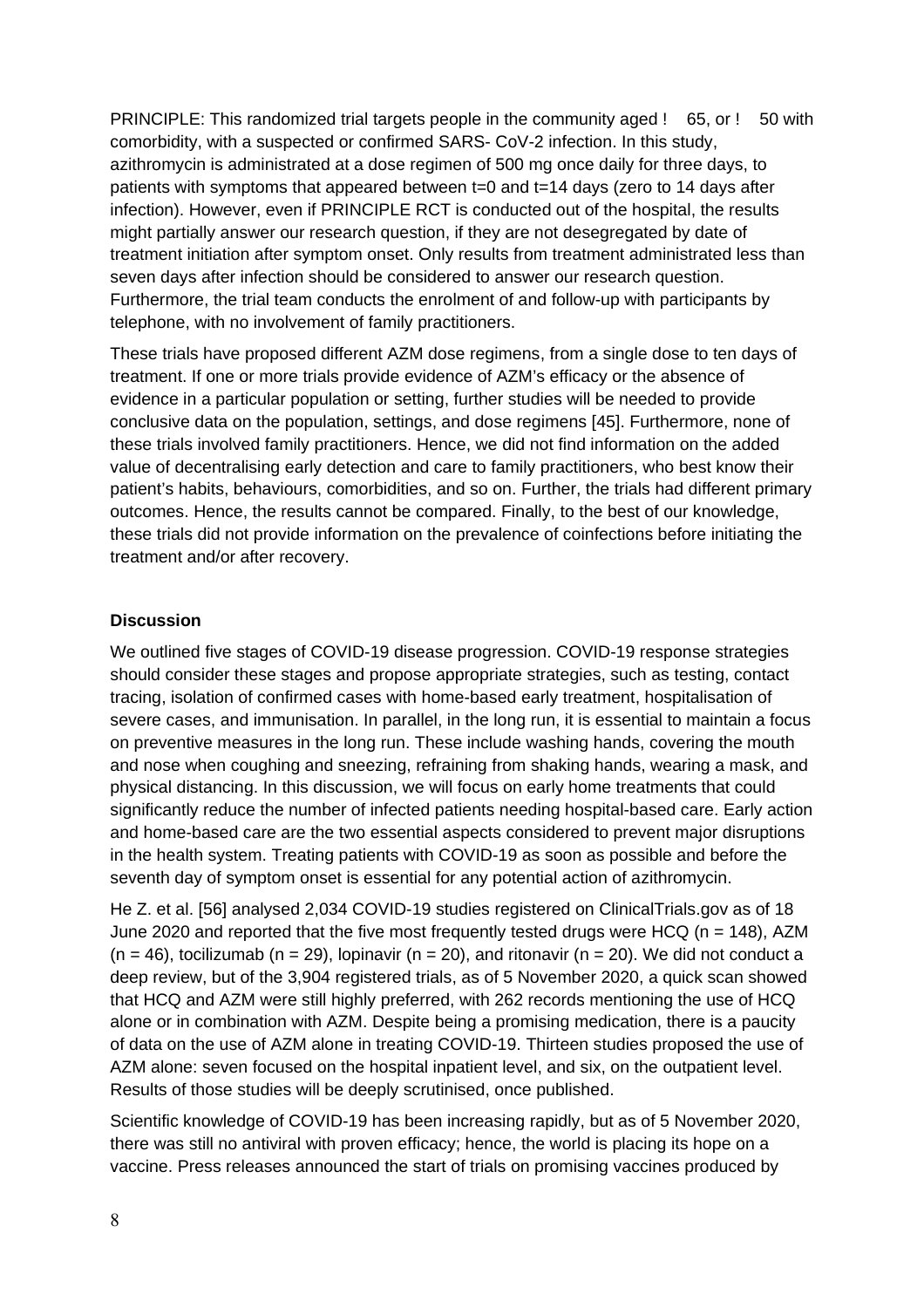Pfizer/BioNTech [57], Moderna, Spoutnick, and Sinovac. However, considering the uncertainties of long-term efficacy, the level of protection by age (e.g., protection in older people with a deficient immune response), reactogenicity and side effects of mRNA vaccines, and logistical conditions (e.g., cold storage, production), it is too early to consider these vaccines a 'magic bullet'. Vaccines and early treatment are complementary and necessary tools in a comprehensive package of prevention aimed at preventing hospitalisation, death, and long-COVID. In Europe, and particularly in France, the response strategy for the COVID-19 epidemic failed to involve frontline health workers. A paradigm change is urgently needed to shift from a 100% hospital-based approach to a family practitioner-based strategy to avoid further disruption of the health system and lockdowns. In addition, recent data suggests focusing on those with long-COVID, also termed as 'COVID long-haulers' [58]. The long-term physical and mental consequences of the disease are still unknown.

Dry nose, loss of taste and/or smell, and muscle pain are frequent complaints of COVID-19 patients who visit their family practitioners [59, 60]. Meanwhile, hospitalised patients [6] usually complain of fever, dry cough, dyspnoea, chest pain, fatigue, and myalgia. Almost 95% of infected people present mild or moderate symptoms that do not necessitate hospitalbased care. Approximately 5% of the patients with COVID-19 and 20% of those hospitalised experience severe symptoms necessitating intensive care [61]. Therefore, family practitioners should play a central role in triage, early treatment of patients with mild and moderate symptoms, and referral to the hospital when early treatment fails and for most-atrisk vulnerable individuals. However, this approach presents two major challenges: the need for a drug with proven effectiveness and early detection of COVID-19 symptoms for early care. As mentioned, HCQ + AZM is the most common drug therapy used for early treatment. However, when decentralising early care to family practitioners, it might be opportune not to consider HCQ because i) while its efficacy is still controversial, it seems to work only when administered early enough [62], and ii) it can have adverse effects requiring close monitoring. Clinical trials of HCQ or HCQ + AZM arms usually enrolled patients and initiated treatment at very early stages of infection. If administrated to patients in more advanced stages of COVID-19 with mild or moderate symptoms, the use of HCQ could be counterproductive, given its immunomodulating effect. When prescribed at an advanced stage of the disease, dual therapy has little effect; at this stage, only strong anti-inflammatory and/or anticoagulant treatments can help the patients [63]. In addition, in these late stages, the HCQ + AZM combination can be toxic in patients whose cardiac status is compromised [64]. HCQ appears to be the main driver of cardiac toxicity and not AZM itself. This is consistent with evidence that macrolides are not associated with an increased risk of cardiac events [35].

For these reasons, it is appropriate to focus on AZM only, which is considered to be effective if administered less than seven days after viral infection. Moreover, it shows no adverse effects that cannot be monitored at the family practitioner level. In France, several groups of family practitioners, known as the '*Laissons les médecins prescrire'* and *'Azithro d'hospitalisation'* alliances, claim to have obtained encouraging results with a small number of COVID-19 patients referred to the hospital after AZM treatment. These alliances recommend the involvement of family practitioners and the use of AZM under rigorous scientific guidance. To support these groups of doctors, we (BE) introduce a therapeutic algorithm (Figure 2) based on findings from the literature [35, 36, 42, 65-68]. In parallel, the Association for the Prevention and the Management of Sanitary Crisis (UGPS), which represents individuals who have recovered from COVID-19 or are affected by it, supports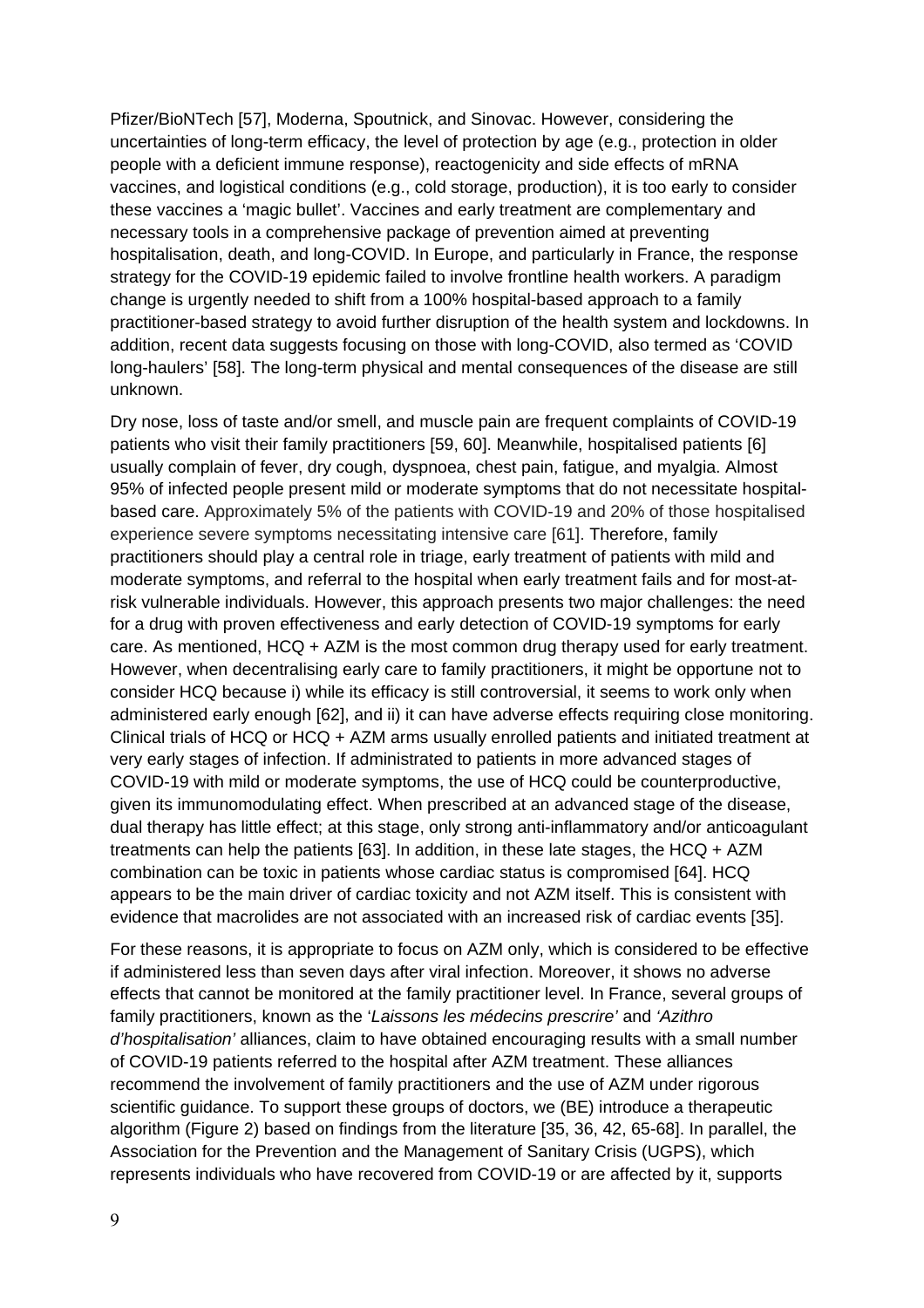these alliances. UGPS is advocating for clinical trials to be designed with the necessary scientific rigour by a research institution. Such a clinical trial would show whether early treatment with AZM significantly reduces i) the number of people infected by SARS-CoV-2 who need to be hospitalised; ii) of these hospitalised people, the number of fatal events; and iii) the number of infected people who suffer from a long-COVID disease. Secondary outcomes could focus on the satisfaction of both, the patient and the family practitioner.

We need to be aware of new data that can be applied to the early ambulatory treatment of COVID-19. The role of *Mycoplasma pneumoniae* (MP) remains unclear. Lansbury et al. [69] do not recommend the routine use of antibiotics in the management of confirmed COVID-19 infections, because the level of MP–SARS-CoV-2 coinfection is too low. Nicolson and de Mattos [70] suggest that the severity of signs and symptoms in progressive COVID-19 patients could be partly due to MP and other bacteria. We recommend considering the role of MP–SARS-CoV-2 coinfection and the need to address it to prevent severe disease progression [71]. As demonstrated in a previous study (by CE, who obtained the patent EP0349473b1), certain mycoplasmas contribute to the explosive amplification of the replication of certain RNA viruses, such as the respiratory syncytial virus (RSV), *in vitro*. Bacteria such as *Chlamydia pneumoniae (CP)*, *MP*, *Borrelia burgdorferi (BB),* and *Legionella pneumophila (LP)* are generally present in the pulmonary microbiota, hidden intracellularly in a quiescent state [72]. They participate in the development of local immune disorders, leading to superinfection. Studies on the prevalence of *MP, CP, BB,* and *LP* present contradictory findings, considering the difficulty of isolating *MP*. In studying the seasonal distribution of *MP* among patients presenting with mild acute respiratory symptoms caused by the influenza virus A or B or RSV, Layani-Milon et al. showed [73] the co-circulation of *MP* and viral strains of influenza A or B or RSV (Figure 3). The authors noted that every year, at least one peak of MP infection is observed in late autumn (October to December), varying in duration and intensity. Therefore, *MP* can superinfect patients presenting with viral infections, either in the early stage of infection (the first three days) or in the late stage during the recovery of respiratory cells. To conclude, this hypothesis constitutes a reliable avenue for further research and favours early treatment of COVID-19 patients with AZM.

Many authors have described the SARS-CoV-2 cell penetration via ACE2 receptors, and the endocytosis facilitated by spike proteins. The viral spike protein binds the host receptor angiotensin-converting enzyme 2 (ACE2) via the receptor-binding domain (RBD). In this process, the potential antiviral action of AZM to block ACE2 receptors is well documented [6, 8, 10, 14, 61, 74]. However, building on the hypothesis of bacteria-virus cooperation, we think that AZM antimicrobial action is preponderant even if AZM antiviral action cannot be neglected. In our previous work, we (CE) showed that HIV and RSV colonize intracellular bacteria such as mycoplasma *in vitro* through a bacteriophage-like mechanism. SARS-CoV-2 could develop a similar bacteriophage-like mechanism to colonize *MP* and other intracellular bacteria [75]. In such a case, it is essential to block the bacteria RNA polymerase responsible for the viral amplification with AZM. Further, Zn can inhibit RNA synthesis activity *in vitro* of several RNA viruses, including SARS-CoV at the initiation phase of this synthesis. It probably directly affects the enzyme that drives the SARS-CoV-2 genome-encoded RNAdependent RNA polymerase in RNA replication and transcription [76, 77]. If a similar mechanism applies to SARS-CoV-2, it explains why Zn deficiency favours COVID-19 disease progression. Consequently, addition of Zn can enhance the action of AZM, leading to an augmented blockage of viral replication with the association of AZM + Zn.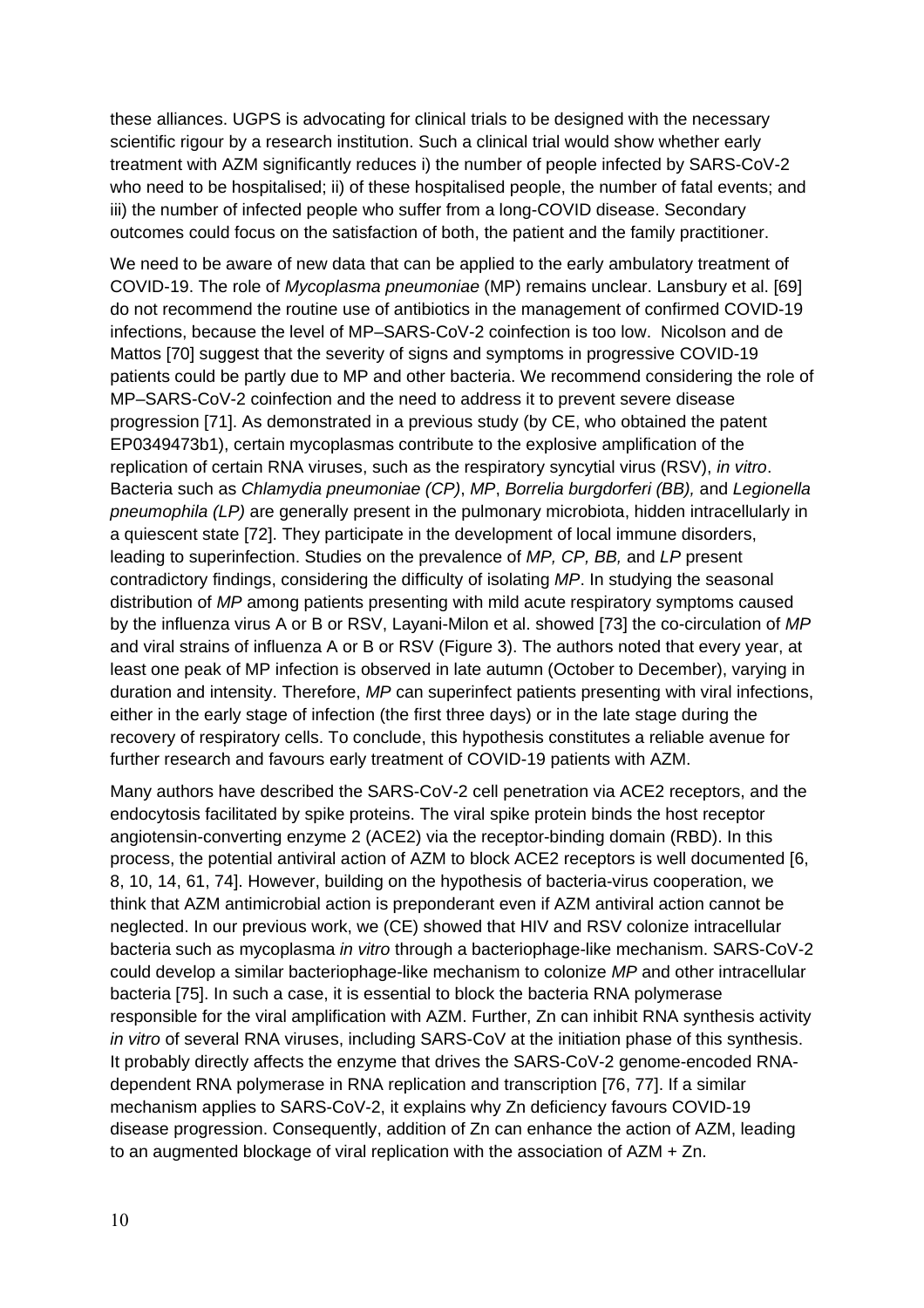AZM is known to induce antimicrobial resistance at variable levels in different countries and regions [78], and antimicrobial resistance (AMR) is a matter of major concern [79]. The use of AZM and other antibiotics in the management of COVID-19 should be balanced against the risk of AMR. The paucity of available data makes it difficult to predict the impact that this pandemic may have on antimicrobial stewardship programmes and long-term rates of AMR [80]. The deaths from COVID-19 may overtake the deaths from AMR for 2020, but the estimated annual number of deaths from AMR of 10 million by 2050 may be higher than the death toll from the entire COVID-19 pandemic [81]. We encourage adopting a positive approach and considering the impacts of both COVID-19 and AMR. For instance, behavioural interventions, including physical barriers, to prevent the spread of SARS-CoV-2, will likely decrease the spread of other infections and the use of antimicrobials [81]. Such interventions focusing on hand hygiene may have a considerable impact on AMR if adopted in the long term by individuals in their daily lives and health workers in health facilities worldwide. Family practitioners can promote this. In addition, the high number of hospitalised SARS-CoV-2 infected individuals colonised with *carbapenemase-producing Enterobacteriaceae (CPE)/VRE/MRSA/Clostridioides difficile* increases the risk of nosocomial transmission within hospitals [80]. Early home treatment with AZM will inevitably reduce the risk of hospital transmission and the future consumption of antibiotics. This risk assessment should be addressed in collaboration with veterinary doctors and patient associations, as AMR is also caused by the overuse of antibiotics in agriculture, and animal and human health. Key monitoring indicators and information must be collected are to be rapidly defined. Considering the interrelated emergencies resulting from COVID-19 and AMR, it may be opportune to involve veterinary doctors and representatives of patient associations in the national task forces that monitor the COVID-19 response at the country level.

## **Strengths and limitations**

The document selection was conducted by only one researcher (PL), who might have missed or misclassified a few articles; thus, the entire body of research may not be reflected. Nonetheless, we believe we have applied a systematic and rigorous search strategy to retrieve relevant articles responding to the research question. As a result, as per 5 November 2020, we believe we have selected enough relevant articles to draft an overview of the state of utilization of azithromycin at the early stage of disease progression, and that we have been able to answer the research question.

#### **Conclusion**

Our scoping review did not reveal evidence of early home treatment with AZM alone or associated with zinc to be a reliable option to prevent severe COVID-19 disease progression, and long-COVID. We failed to identify studies involving family practitioners as frontline healthcare workers administering AZM treatment.

Countries were not prepared to face the SARS-CoV2 pandemic, and a large part of humanity has been or is still locked down. To date, strategies to control the pandemic are mainly based on preventive and restrictive measures, while hope has been pinned on herd immunity acquired through the mass immunization of the population. In the meantime, even if scientific knowledge is evolving at an unprecedent pace, little is known about the long-term health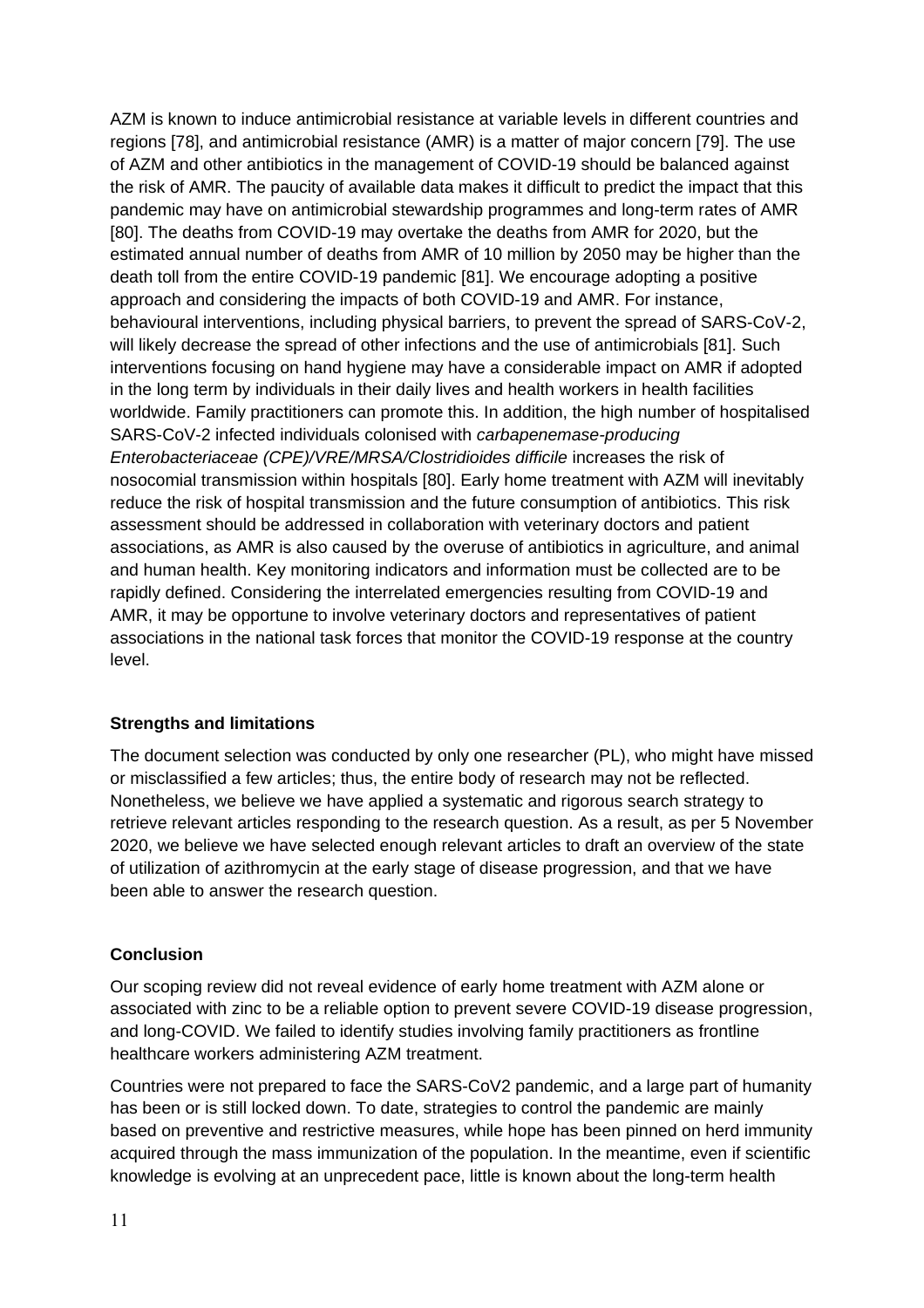outcomes among people infected by SARS-CoV-2, even for asymptomatic people. It is also too early to assess the extent to which immunization will prevent the occurrence of long-COVID. Persistent symptoms or the development of new symptoms weeks after infection are not well documented but are an evolving problem that could appear as a future public health issue.

With the second wave of the COVID-19 pandemic in Europe, we suggest shifting from a hospital-based approach to a family practitioner-based approach with early home treatment that prevents disease progression to hospitalization and death. In parallel, such an approach could potentially decrease the risk of developing post-COVID-19 symptoms and prevent a future epidemic of chronic disability by reversing the curve before it becomes established. AZM shows the potential to respond to both health issues: mitigating the disruptions of the health system while vaccines are deployed and preventing a new epidemic of 'COVID longhaulers'. We urge research institutions to provide the necessary support to develop clinical trials in collaboration with family practitioners in providing early home treatment with AZM +/- Zn under rigorous guidance.

Such research studies would benefit from the involvement of veterinary experts through a 'one health' approach that includes research components on both antimicrobial resistance and bacteria-virus cooperation. We call for national task forces managing the COVID-19 response and research institutions at the country level to consider the insights of family practitioners, associations of COVID-19 patients who have recovered, and veterinary doctors to develop an appropriate response to COVID-19 and pave the way to prevent the next epidemic.

# **Bibliography**

1. Abena PM, Decloedt EH, Bottieau E, Suleman F, Adejumo P, Sam-Agudu NA, et al. Chloroquine and Hydroxychloroquine for the Prevention or Treatment of COVID-19 in Africa: Caution for Inappropriate Off-label Use in Healthcare Settings. Am J Trop Med Hyg. 2020;102(6):1184-8.

2. Khan M, Adil SF, Alkhathlan HZ, Tahir MN, Saif S, Khan M, et al. COVID-19: A Global Challenge with Old History, Epidemiology and Progress So Far. Molecules. 2020;26(1).

3. The World Health Organization. Statement on the second meeting of the International Health Regulations (2005) Emergency Committee regarding the outbreak of novel coronavirus (2019-nCoV) 2020 [Available from: https://www.who.int/news/item/30-01-2020-statement-on-the-second-meeting-of-theinternational-health-regulations-(2005)-emergency-committee-regarding-theoutbreak-of-novel-coronavirus-(2019-ncov).

4. The World Health Organization. Novel Coronavirus (2019-nCoV) - Situation Report - 10 2020 [Available from: https://www.who.int/docs/defaultsource/coronaviruse/situation-reports/20200130-sitrep-10-ncov.pdf? sfvrsn=d0b2e480\_2.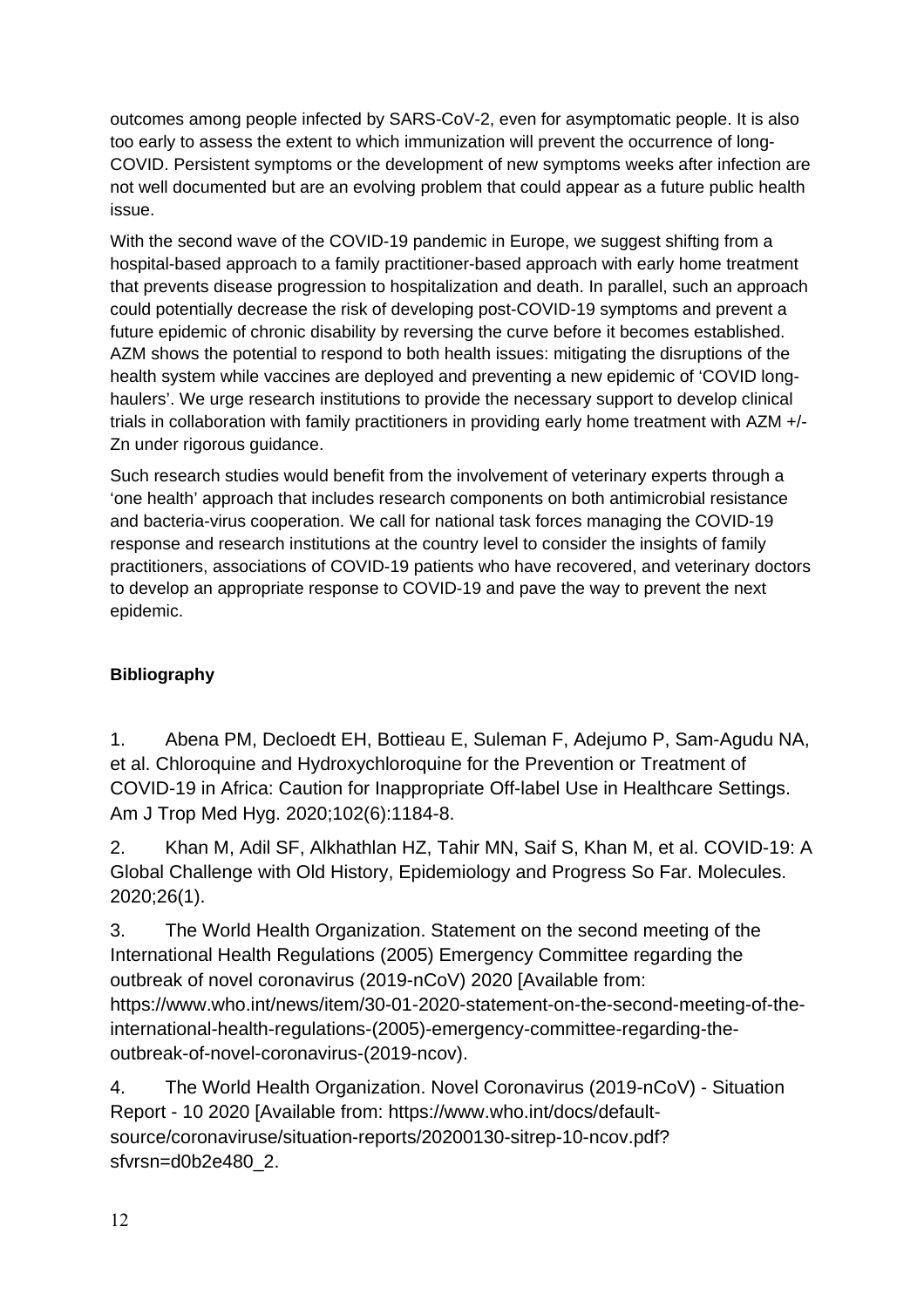5. Stringhini SS, Wisniak AA, Piumatti GG, Azman ASA, Lauer SAS, Baysson HH, et al. Seroprevalence of anti-SARS-CoV-2 IgG antibodies in Geneva, Switzerland (SEROCoV-POP): a population-based study. Lancet (British edition). 2020.

6. Harapan HH, Itoh NN, Yufika AA, Winardi WW, Keam SS, Te HH, et al. Coronavirus disease 2019 (COVID-19): A literature review. Journal of infection and public health. 2020;13(5):667-73.

7. Bohn MK, Hall A, Sepiashvili L, Jung B, Steele S, Adeli K. Pathophysiology of COVID-19: Mechanisms Underlying Disease Severity and Progression. Physiology (Bethesda). 2020;35(5):288-301.

8. Echeverría-Esnal D, Martin-Ontiyuelo C, Navarrete-Rouco ME, De-Antonio Cuscó M, Ferrández O, Horcajada JP, et al. Azithromycin in the treatment of COVID-19: a review. Expert review of anti-infective therapy. 2020:1-17.

9. Polak SB, Van Gool IC, Cohen D, von der Thüsen JH, van Paassen J. A systematic review of pathological findings in COVID-19: a pathophysiological timeline and possible mechanisms of disease progression. Mod Pathol. 2020;33(11):2128-38.

10. Siddiqi HKH, Mehra MRM. COVID-19 illness in native and immunosuppressed states: A clinical-therapeutic staging proposal. The Journal of heart and lung transplantation. 2020;39(5):405-7.

11. Ulrich HH, Pillat MM. CD147 as a Target for COVID-19 Treatment: Suggested Effects of Azithromycin and Stem Cell Engagement. Stem Cell Reviews and Reports. 2020;16(3):434-40.

12. Cevik M, Tate M, Lloyd O, Maraolo AE, Schafers J, Ho A. SARS-CoV-2, SARS-CoV, and MERS-CoV viral load dynamics, duration of viral shedding, and infectiousness: a systematic review and meta-analysis. The Lancet Microbe.

13. Matheson NJ, Lehner PJ. How does SARS-CoV-2 cause COVID-19? Science. 2020;369(6503):510-1.

14. Hamming I, Timens W, Bulthuis M, Lely A, Navis Gv, van Goor HJTJoPAJotPSoGB, et al. Tissue distribution of ACE2 protein, the functional receptor for SARS coronavirus. A first step in understanding SARS pathogenesis. 2004;203(2):631-7.

15. Salehi SS, Reddy SS, Gholamrezanezhad AA. Long-term Pulmonary Consequences of Coronavirus Disease 2019 (COVID-19): What We Know and What to Expect. Journal of thoracic imaging. 2020;35(4):W87-W9.

16. Arora TT, Grey II. Health behaviour changes during COVID-19 and the potential consequences: A mini-review. Journal of Health Psychology. 2020;25(9):1155-63.

17. Flahault AA. SARS-CoV: 2. Modeling SARS epidemic. mÈdecine/sciences. 2003;19(11):1161-4.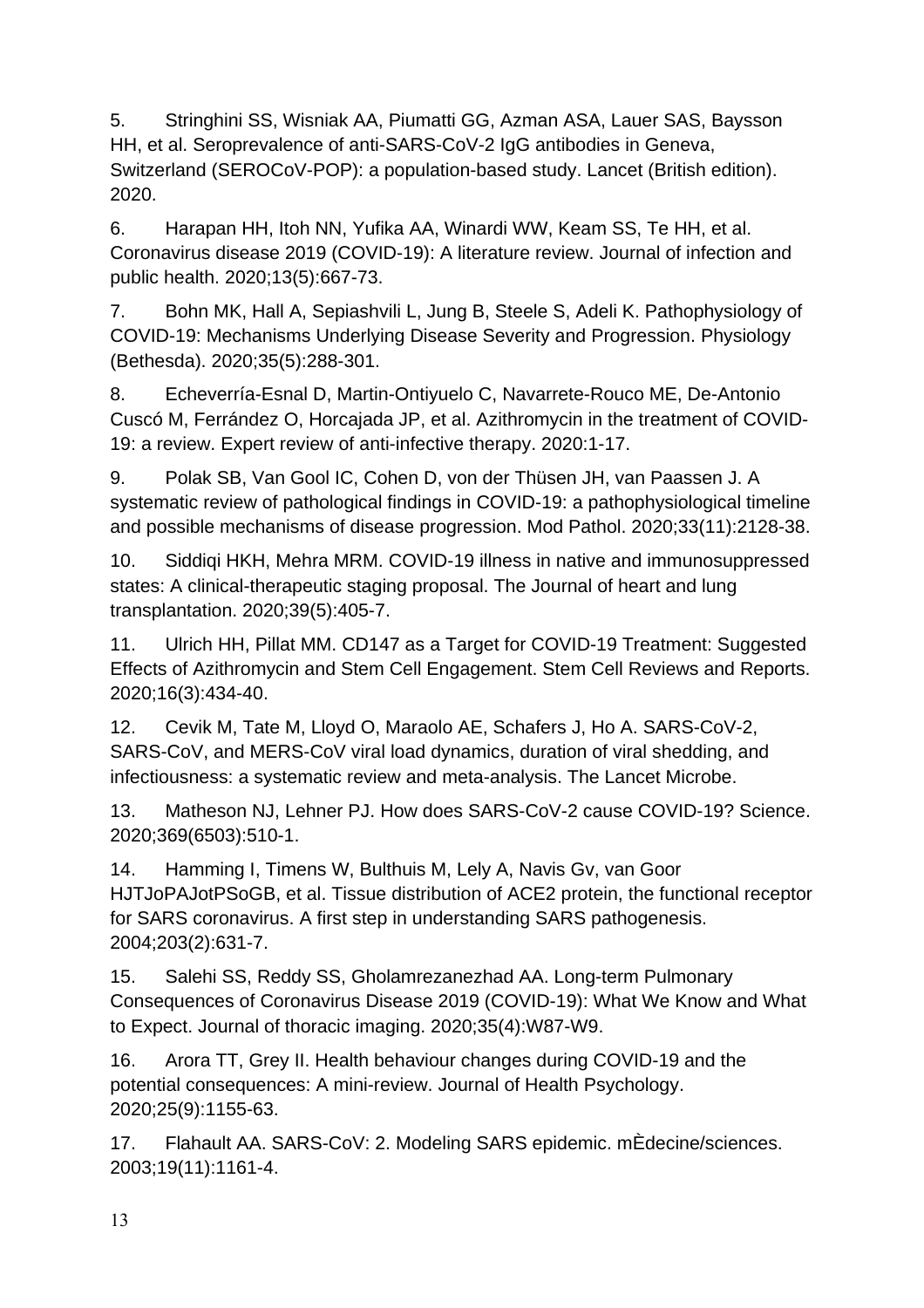18. Diekmann O, Heesterbeek JA, Metz JA. On the definition and the computation of the basic reproduction ratio R0 in models for infectious diseases in heterogeneous populations. Journal of Mathematical Biology. 1990;28(4):365-82.

19. Rahman BB, Sadraddin EE, Porreca AA. The basic reproduction number of SARS-CoV-2 in Wuhan is about to die out, how about the rest of the World? Reviews in Medical Virology. 2020:e2111-e.

20. Salje HH, Tran Kiem CC, Lefrancq NN, Courtejoie NN, Bosetti PP, Paireau JJ, et al. Estimating the burden of SARS-CoV-2 in France. Science. 2020.

21. Chu DK, Akl EA, Duda S, Solo K, Yaacoub S, Schünemann HJ, et al. Physical distancing, face masks, and eye protection to prevent person-to-person transmission of SARS-CoV-2 and COVID-19: a systematic review and meta-analysis. The Lancet.

22. Tirupathi R, Bharathidasan K, Palabindala V, Salim SA, Al-Tawfiq JA. Comprehensive review of mask utility and challenges during the COVID-19 pandemic. Infez Med. 2020;28(suppl 1):57-63.

23. Wang J, Pan L, Tang S, Ji JS, Shi X. Mask use during COVID-19: A risk adjusted strategy. Environ Pollut. 2020;266(Pt 1):115099.

24. Steinbrook RR. Contact Tracing, Testing, and Control of COVID-19-Learning From Taiwan. JAMA Internal Medicine. 2020;180(9):1163-4.

25. He ZZ. What further should be done to control COVID-19 outbreaks in addition to cases isolation and contact tracing measures? BMC medicine. 2020;18(1):80-.

26. Andreani JJ, Le Bideau MM, Duflot II, Jardot PP, Rolland CC, Boxberger MM, et al. In vitro testing of combined hydroxychloroquine and azithromycin on SARS-CoV-2 shows synergistic effect. Microbial pathogenesis. 2020;145:104228-.

27. Fantini JJ, Chahinian HH, Yahi NN. Synergistic antiviral effect of hydroxychloroquine and azithromycin in combination against SARS-CoV-2: What molecular dynamics studies of virus-host interactions reveal. International journal of antimicrobial agents. 2020;56(2):106020-.

28. WHO guideline development group advises against use of remdesivir for COVID-19 [press release]. 20 November 2020 2020.

29. The World Health Organization. Corticosteroids for COVID-19. Geneva: The World Health Organization,; 2020 2 September 2020.

30. Lam CW, Chan MH, Wong CK. Severe acute respiratory syndrome: clinical and laboratory manifestations. Clin Biochem Rev. 2004;25(2):121-32.

31. Randomized Evaluation of COVID-19 Therapy (RECOVERY) [Internet]. 2020. Available from: https://clinicaltrials.gov/ct2/show/NCT04381936.

32. Low-cost dexamethasone reduces death bu up to one third in hospitalised patients with severe respiratory complications of COVID-19 [press release]. 16 June 2020 2020.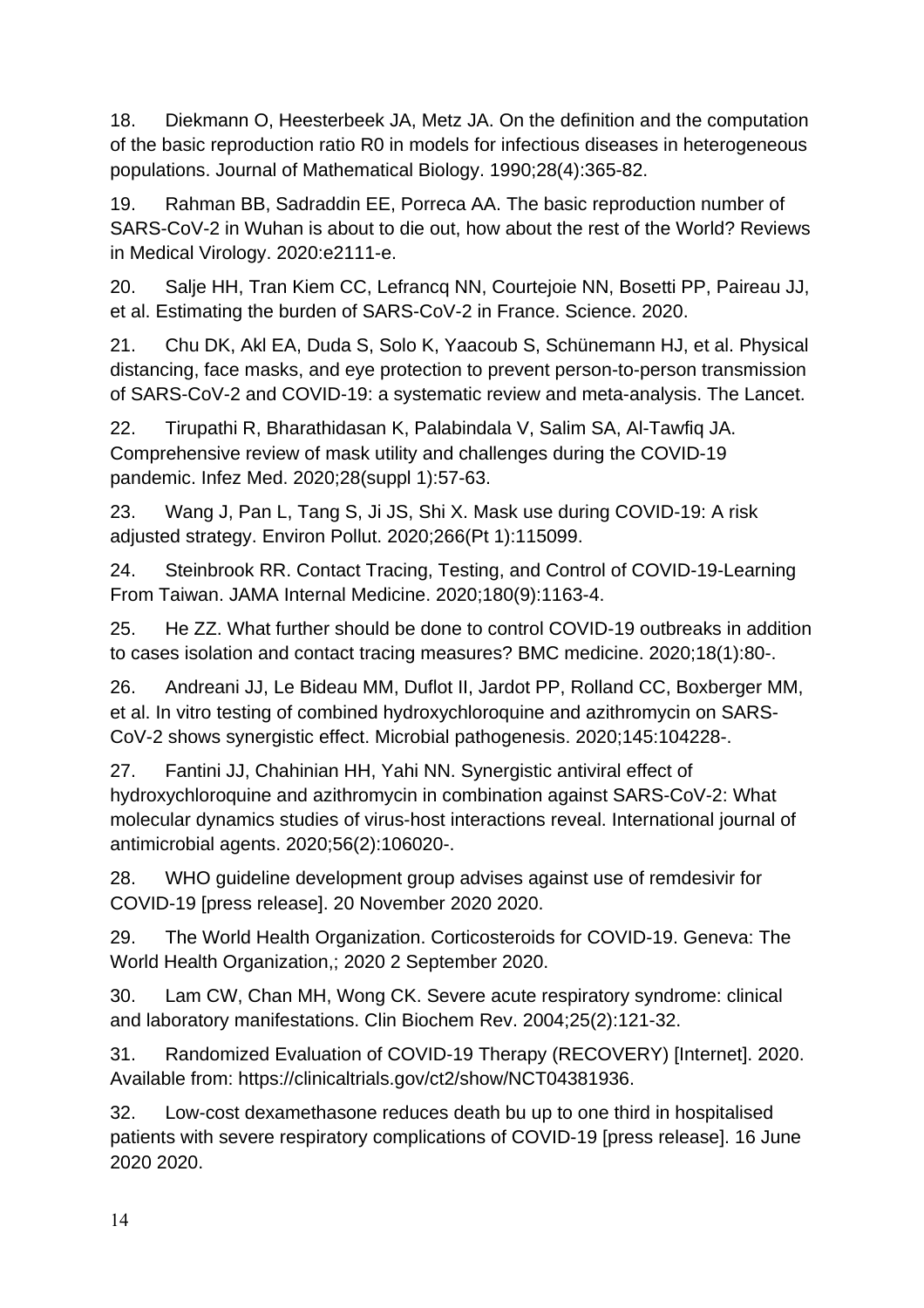33. The World Health Organization. WHO model list of essential medicines - 21st list, 2019 2019 [Available from:

https://www.who.int/publications/i/item/WHOMVPEMPIAU2019.06.

34. Singh TU, Parida S, Lingaraju MC, Kesavan M, Kumar D, Singh RK. Drug repurposing approach to fight COVID-19. Pharmacological reports : PR. 2020;72(6):1479-508.

35. EcheverrÌa Esnal DD, Martin Ontiyuelo CC, Navarrete Rouco MEM, De-Antonio CuscÛ MM, Ferr·ndez OO, Horcajada JPJ, et al. Azithromycin in the treatment of COVID-19: a review. Expert Review of Anti-infective Therapy. 2020:1- 17.

36. Damle B, Vourvahis M, Wang E, Leaney J, Corrigan B. Clinical Pharmacology Perspectives on the Antiviral Activity of Azithromycin and Use in COVID-19. 2020;108(2):201-11.

37. Fattorini LL, Creti RR, Palma CC, Pantosti AA. Bacterial coinfections in COVID-19: an underestimated adversary. Annali dell'Istituto superiore di sanit‡. 2020;56(3):359-64.

38. Barnett JBJ, Hamer DHD, Meydani SNS. Low zinc status: a new risk factor for pneumonia in the elderly? Nutrition Reviews. 2010;68(1):30-7.

39. Skalny AVA, Rink LL, Ajsuvakova OPO, Aschner MM, Gritsenko VAV, Alekseenko SIS, et al. International Journal of Molecular Medicine. 2020;46(1):17-26.

40. Pal AA, Squitti RR, Picozza MM, Pawar AA, Rongioletti MM, Dutta AKA, et al. Zinc and COVID-19: Basis of Current Clinical Trials. Biological Trace Element Research. 2020.

41. Early Description of Coronavirus 2019 Disease in Kidney Transplant Recipients in New York. J Am Soc Nephrol. 2020;31(6):1150-6.

42. McCullough PA, Kelly RJ, Ruocco G, Lerma E, Tumlin J, Wheelan KR, et al. Pathophysiological Basis and Rationale for Early Outpatient Treatment of SARS-CoV-2 (COVID-19) Infection. Am J Med. 2021;134(1):16-22.

43. de Sutter A, Llor C, Maier M, Mallen C, Tatsioni A, van Weert H, et al. Family medicine in times of 'COVID-19': A generalists' voice. Eur J Gen Pract. 2020;26(1):58-60.

44. Arksey H, O'Malley L. Scoping studies: towards a methodological framework. International journal of social research methodology. 2005;8(1):19-32.

45. Hinks TSCTSC, Barber VSV, Black JJ, Dutton SJS, Jabeen MM, Melhorn JJ, et al. A multi-centre open-label two-arm randomised superiority clinical trial of azithromycin versus usual care in ambulatory COVID-19: study protocol for the ATOMIC2 trial. Trials. 2020;21(1):718-.

46. Akram JJ, Azhar SS, Shahzad MM, Latif WW, Khan KSK. Pakistan Randomized and Observational Trial to Evaluate Coronavirus Treatment (PROTECT)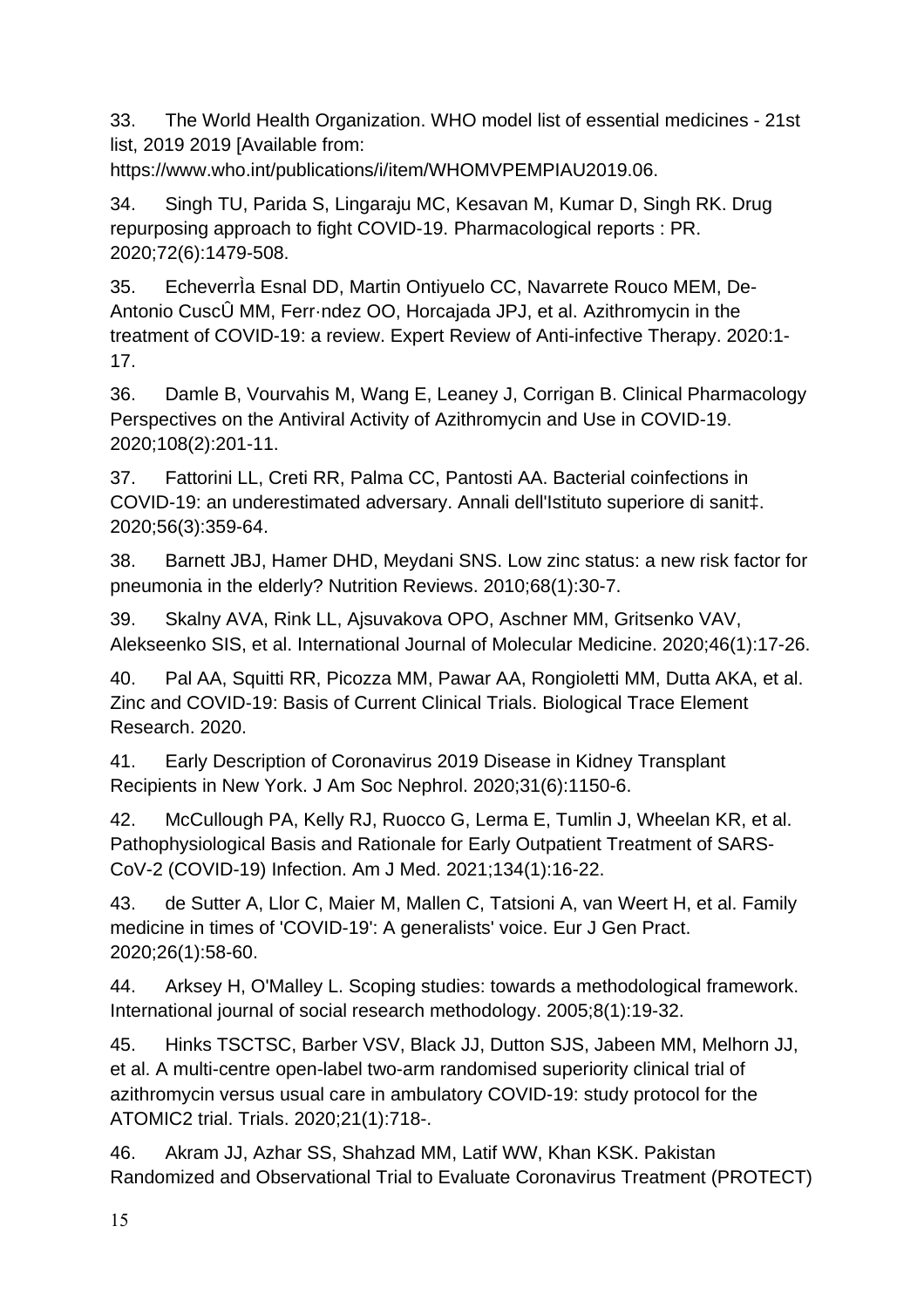of Hydroxychloroquine, Oseltamivir and Azithromycin to treat newly diagnosed patients with COVID-19 infection who have no comorbidities like diabetes mellitus: A structured summary of a study protocol for a randomized controlled trial. Trials. 2020;21(1):702-.

47. Schwartz RAR, Suskind RMR. Azithromycin and COVID-19: Prompt early use at first signs of this infection in adults and children, an approach worthy of consideration. Dermatologic Therapy. 2020;33(4):e13785-e.

48. Gautret PP, Lagier JJ-C, Parola PP, Hoang VTV, Meddeb LL, Mailhe MM, et al. Hydroxychloroquine and azithromycin as a treatment of COVID-19: results of an open-label non-randomized clinical trial. International journal of antimicrobial agents. 2020:105949-.

49. Risch HAH. Early Outpatient Treatment of Symptomatic, High-Risk COVID-19 Patients That Should Be Ramped Up Immediately as Key to the Pandemic Crisis. American journal of epidemiology. 2020;189(11):1218-26.

50. Brown SM, Peltan I, Kumar N, Leither L, Webb BJ, Starr N, et al. Hydroxychloroquine vs. Azithromycin for Hospitalized Patients with COVID-19 (HAHPS): Results of a Randomized, Active Comparator Trial. Annals of the American Thoracic Society. 2020.

51. Derwand R, Scholz M, Zelenko V. COVID-19 outpatients: early risk-stratified treatment with zinc plus low-dose hydroxychloroquine and azithromycin: a retrospective case series study. Int J Antimicrob Agents. 2020;56(6):106214.

52. Pan H, Peto R, Karim QA, Alejandria M, Henao-Restrepo AM, García CH, et al. Repurposed antiviral drugs for COVID-19 –interim WHO SOLIDARITY trial results. medRxiv. 2020:2020.10.15.20209817.

53. University of Oxford. Platform Randomised trial for INterventions against COVID-19 in older PeoPLE 2020 [Available from: https://www.principletrial.org.

54. University of Oxford. PRINCIPLE: a trial evaluating treatments for suspected COVID-19 in people aged 50 years and above with pre-existing conditions and those aged 65 years and above ISRCTN Registry: BMC; 2020 [Available from: https://www.isrctn.com/ISRCTN86534580.

55. Saleemi SA, Alrajhi A, Alhajji M, Alfattani A, Albaiz F. Time to negative PCR from symptom onset in COVID-19 patients on Hydroxychloroquine and Azithromycin - A real world experience. 2020:2020.08.05.20151027.

56. He Z, Erdengasileng F, Luo X, Xing A, Charness N, Bian J. How the clinical research community responded to the COVID-19 pandemic: An analysis of the COVID-19 clinical studies in ClinicalTrials.gov. 2020:2020.09.16.20195552.

57. Polack FPF, Thomas FPSJ, Kitchin SJN, Absalon JNJ, Gurtman AJA, Lockhart SAS, et al. Safety and Efficacy of the BNT162b2 mRNA Covid-19 Vaccine. The New England Journal of Medicine. 2020.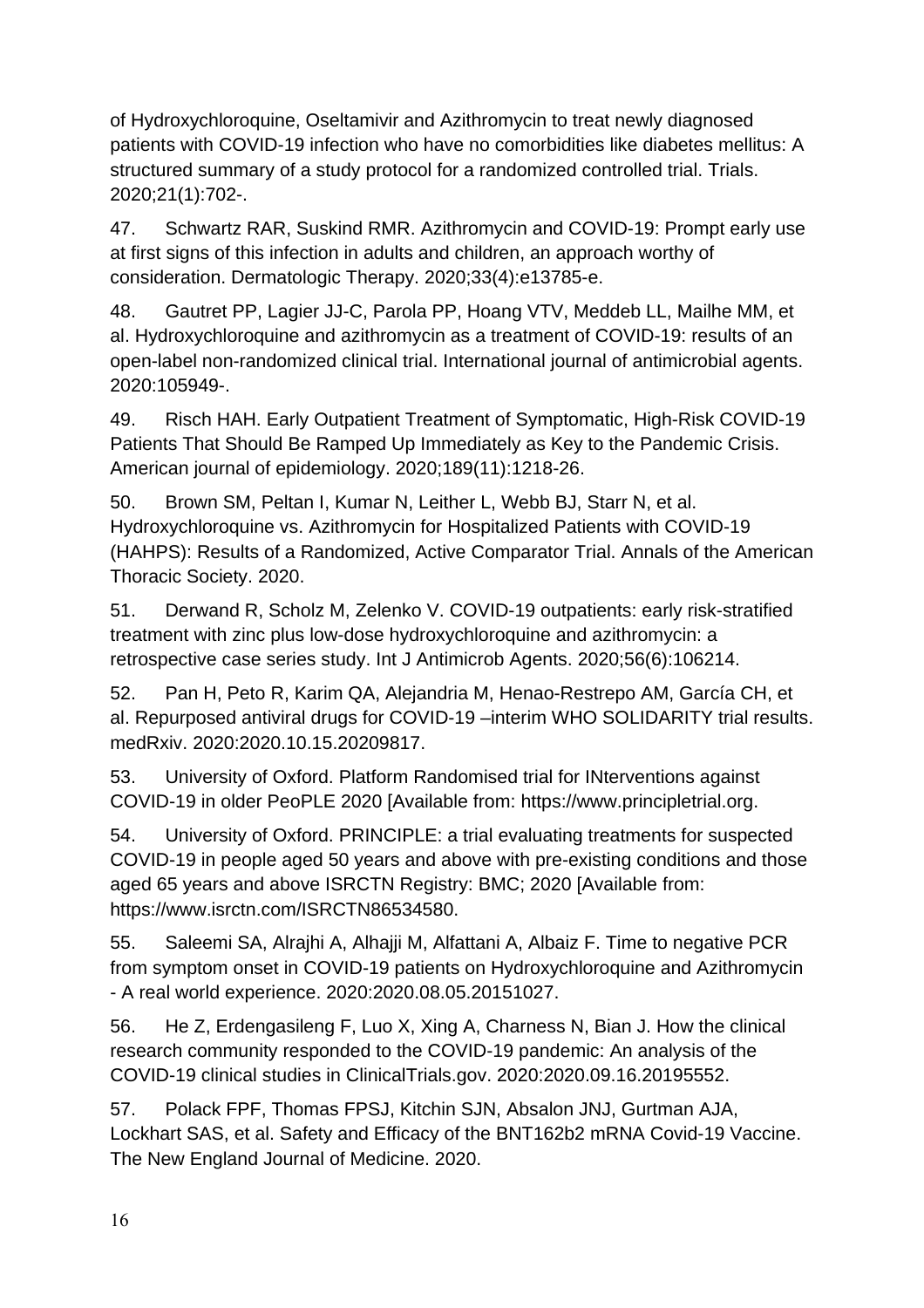58. Baig AMA. Chronic COVID Syndrome: Need for an appropriate medical terminology for Long-COVID and COVID Long-Haulers. Journal of Medical Virology. 2020.

59. Sebo P, Tudrej B, Lourdaux J, Cuzin C, Floquet M, Haller DM, et al. Clinical characteristics of SARS-CoV-2 patients: a French cross-sectional study in primary care. 2020.

60. Tudrej BB, Sebo PP, Lourdaux JJ, Cuzin CC, Floquet MM, Haller DMD, et al. Self-Reported Loss of Smell and Taste in SARS-CoV-2 Patients: Primary Care Data to Guide Future Early Detection Strategies. Journal of General Internal Medicine. 2020;35(8):2502-4.

61. Wiersinga WJ, Rhodes AA, Cheng ACA, Peacock SJS, Prescott HCH. Pathophysiology, Transmission, Diagnosis, and Treatment of Coronavirus Disease 2019 (COVID-19): A Review. JAMA: Journal of the American Medical Association. 2020;324(8):782-93.

62. Million MM, Lagier JJ-C, Gautret PP, Colson PP, Fournier PP-E, Amrane SS, et al. Early treatment of COVID-19 patients with hydroxychloroquine and azithromycin: A retrospective analysis of 1061 cases in Marseille, France. Travel Medicine and Infectious Disease. 2020:101738-.

63. Driggin EE, Madhavan MVM, Bikdeli BB, Chuich TT, Laracy JJ, Biondi Zoccai GG, et al. Cardiovascular Considerations for Patients, Health Care Workers, and Health Systems During the COVID-19 Pandemic. Journal of the American College of Cardiology. 2020;75(18):2352-71.

64. Magagnoli JJ, Narendran SS, Pereira FF, Cummings TT, Hardin JWJ, Sutton SSJ, et al. Outcomes of hydroxychloroquine usage in United States veterans hospitalized with Covid-19. medRxiv. 2020.

65. Association of American Physicians and Surgeons. A guide to home-based COVID-19 treatment. 2020.

66. Min JJ-Y, Jang YJY. Macrolide therapy in respiratory viral infections. Mediators of Inflammation. 2012;2012:649570-.

67. Damle BB, Vourvahis MM, Wang EE, Leaney JJ, Corrigan BB. Clinical Pharmacology Perspectives on the Antiviral Activity of Azithromycin and Use in COVID-19. Clinical Pharmacology & Therapeutics. 2020;108(2):201-11.

68. Arshad SS, Kilgore PP, Chaudhry ZSZ, Jacobsen GG, Wang DDD, Huitsing KK, et al. Treatment with hydroxychloroquine, azithromycin, and combination in patients hospitalized with COVID-19. International journal of infectious diseases. 2020;97:396-403.

69. Lansbury LL, Lim BB, Baskaran VV, Lim WSW. Co-infections in people with COVID-19: a systematic review and meta-analysis. The Journal of infection. 2020;81(2):266-75.